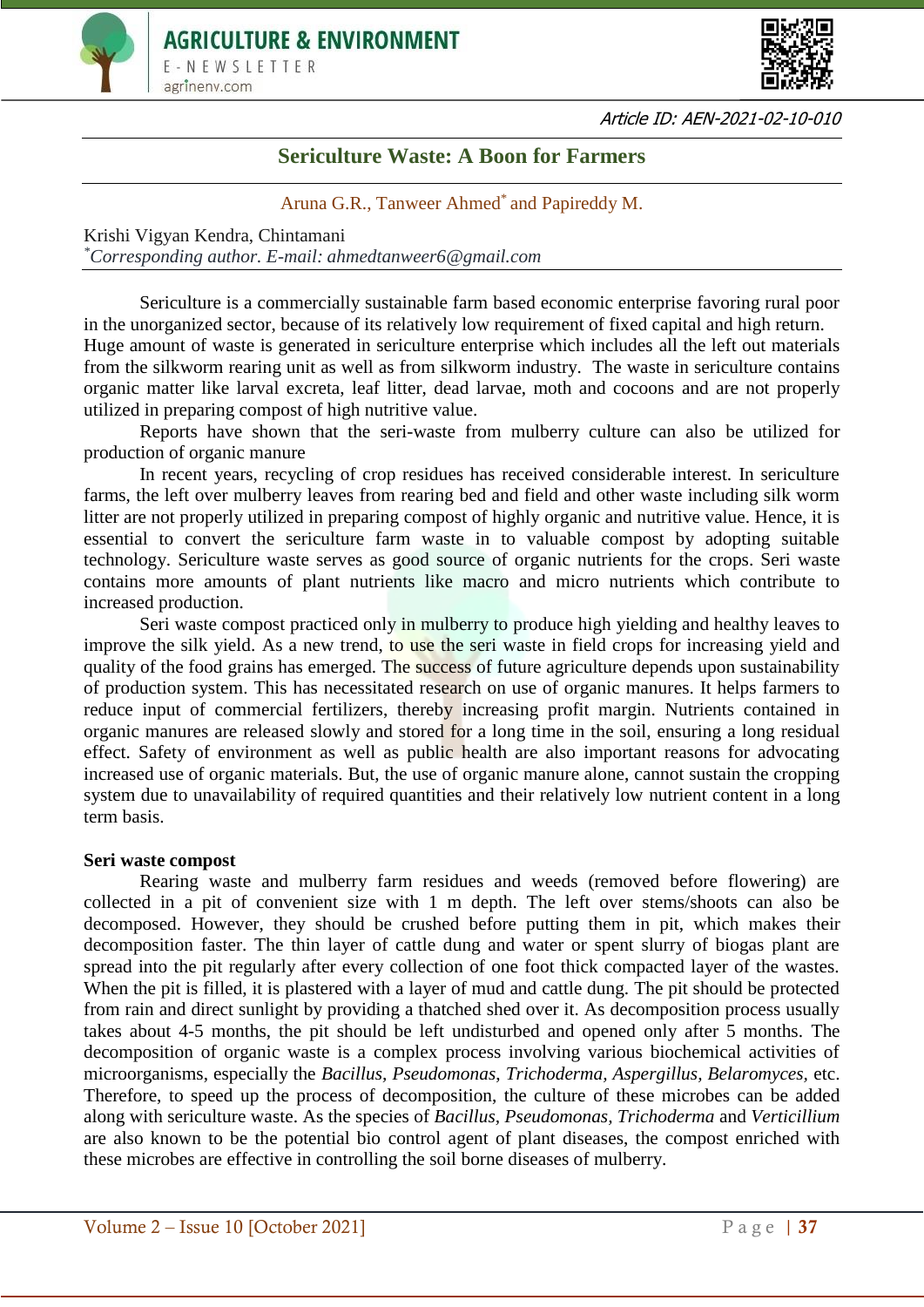# **AGRICULTURE & ENVIRONMENT**











### **Procedure/ Method of composting**

- 1. The farm waste should be collected in pits of convenient size.
- 2. Two pits of size 3 x 1 x 1 m are adequate to receive farm waste from 1 acre.
- 3. Sericulture waste like silk worm litter, left over mulberry leaves weeds etc., should be collected every day and spread in a thin layer.
- 4. A layer of fresh cow dung, ash and water is sprinkled over the layer and compacted.
- 5. At the end of the rearing, the left over leaves of the garden along with the young mulberry twigs can also be added to the pit.
- 6. Super phosphate is also added to enrich the compost. When the pit is filled and when the bed height is 30-40 cm above the ground level, it is plastered with 2.5 cm layer of a mixture of mud and cow dung.
- 7. Thatched shed is provided to protect the compost pit from rain and direct sunlight.
- 8. To enhance the decomposing process, a consortium of lingo cellulose decomposing fungi like *Aspergillus sp., Trichoderma sp., and Belaromyces sp.,* could also be added @ 1 kg per ton of organic waste. By adopting anaerobic and aerobic process of composting, it is possible to generate approximately 10-15 tons of well decomposed and nutritionally rich seri waste compost from a sericulture farm of one hectare every year.

#### **Seri waste vermi-compost:**

Vermiculture is the culture of earthworms. It is a simple and cheap way to produce a continuous supply of organic compost of high quality. Vermiculture is the intensive exploitation of earthworm for the production of humus and animal protein. The humus is a result of the decomposition of organic matter by the action of microorganisms and the process of transformation done by earthworm. The earthworm eats the equivalent of their own weight on a daily basis. Of all the material that they eat, around 60% is transformed to humus and other 40% is used for the earthworm's metabolism.

Vermicomposting is the process by which earthworms are used to convert organic materials (usually wastes) into humus-like material known as vermicompost. The goal is to process the material as quickly and efficiently as possible.

## **Preparation of vermicompost using sericulture waste**

- A thatched shed in an area of approximately 7.5 x 6.0 m is constructed on a slight elevated ground for a mulberry farm of one ha area. Stone bunds are constructed all around the shed to prevented predators.
- Eight trenches each measuring 2.4 x 0.6 x 0.45 m are prepared parallel to each other in two rows with 4 each. The shed is lined with polythene sheet or stone at the bottom and side walls on the inner side to avoid migration of earthworms. The depth of the trench should not be more than  $0.45$  m.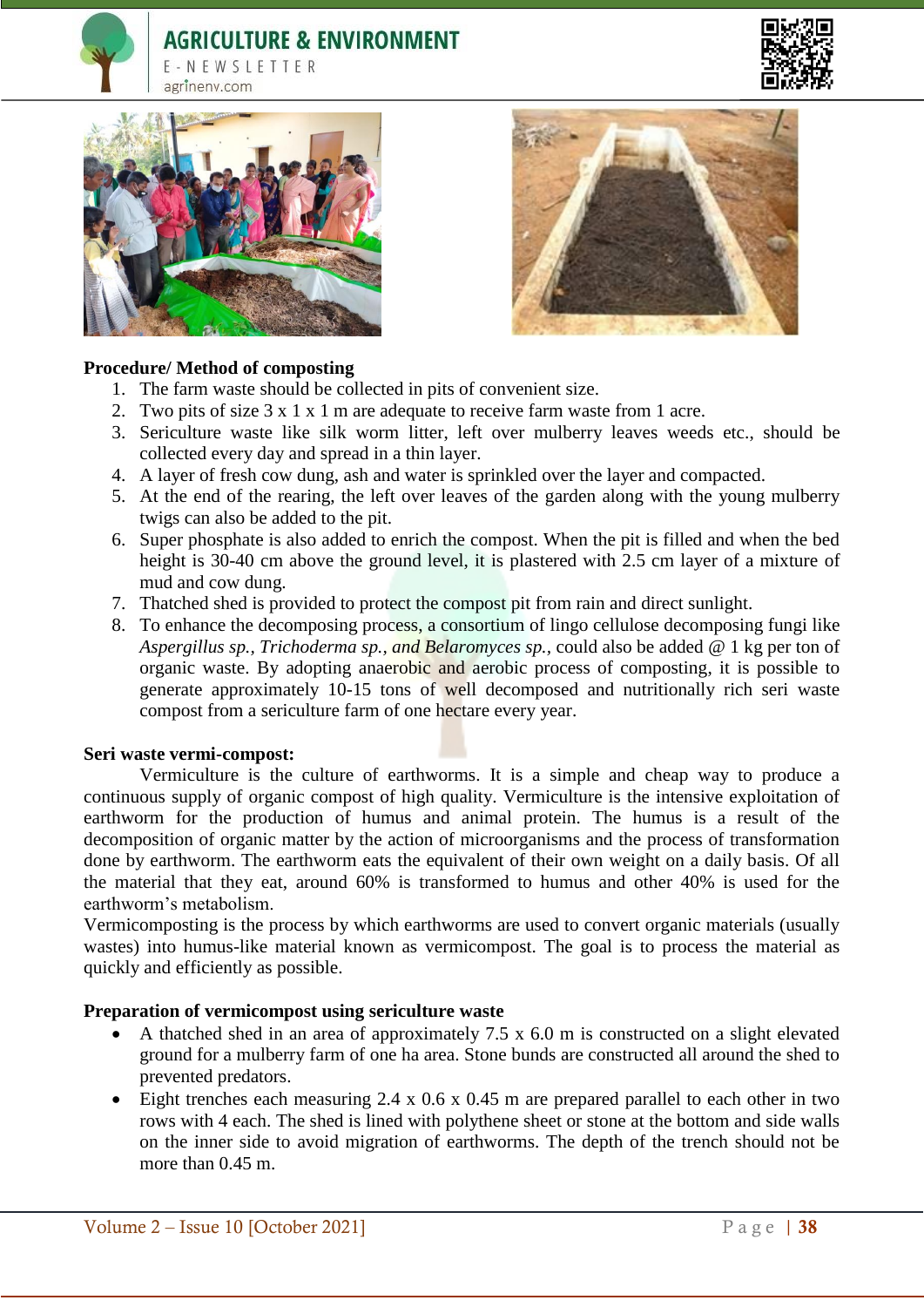

E-NEWSLETTER agrinenv.com



- As a feed for the earth worms the sericulture waste including weeds are mixed with cow dung slurry and mixed with 100 liters of water for every ton of waste .It is left in an open pit for about 7-10 days for partial decomposition .while decomposing, the material should contain a minimum of 3040 percent moisture. During the decomposition process, the temperature of the semi decomposing material will rise to  $50{\text -}60^{\circ}$  C. Hence, the material is turned upside down once or twice to bring the temperature to normal to normal state.
- Later each trench is filled up with 200-300 kg if semi decomposed sericulture waste having moisture content of 30-40 per cent
- A mixer culture of earthworms viz., *Eudrillus euginae*, *Eisenia foetida* and *Perionyx excavatus* in juvenile stage is introduced in the feed @ 1.5Kg per metric tones of wastes in each trench and left aside for 6-7 weeks. While releasing earth worms care is taken to ensure approximately 30-40 % moisture and normal temperature in the feed. During feed preparation, temperature of the decomposing waste increase beyond  $50^0$  C which may kill the worms and hence it is essentials to bring down the normal temperature.
- After 2-3 days of release of earthworms, water is sprinkled regularly to keep the feed moist a protective cover of coconuts fronds or any green leaves is provided to ovoid evaporations. Once a week the materials is turned upside down for proper composting
- After 6-7 weeks time if most of the feed is found as loose granular casts (brown to black in colour) the material can be harvested and sieved through wire mesh to separate earth worms and cocoons for reuse.
- After sieving brown to black loose granules of vermicasts can be collected and used as manures. While harvesting moisture is evaporated for better result. Maximum quantity of vermicasting can be harvested if the material is allowed to dry for sometime inside the shed.
- It is necessary to keep the shed dark moist and cool while vermicompost is under progress to get best result as earth worms do not prefer light.
- The final product, vermicompost should be used for crop production without much delay to get best results.
- Seri waste vermicompost is blackish brown humus like coarse, granular material which is loose, fine, soft to touch, light in weight and free from any foul smell, having electrically charged particles meant for improved adsorption of plant nutrients in the soil
- As such it can be broadcasted.
- The resultant seri compost will contain approximately 30% moisture, 2.0-2.24 % Nitrogen 0.93-1.0 % Phosphorous and 1.5-1.8 % Potash beside zinc, iron, manganese and copper as micronutrient.

Seri waste could be easily converted to high quality vermicompost. *Eisenia foetida* is considered as most efficient worm for commercial productions of vermicompost. Earthworms are not able to efficiently digest nitrogen as a result, their excrement contains 73% of the nitrogen found in the composted seri waste. The significant increase in mulberry leaf quality in terms of N, P, K, moisture percentage and chlorophyll content is due to application of seri waste compost with full dose of chemical fertilizer. This indicates that the superior nutritive value of the seri waste compost is produced from sericulture waste.

Application of compost manure produced out of sericulture waste including silkworm litter is highly beneficial for mulberry cultivation and is much effective than conventional use of farm yard manure. A sericulture farm waste comprising of silkworm litter, left over leaves, soft twig and farm weeds of one hectare can generate annually an approximate quantity of 12-15 Million tonnes of waste. This waste has a tremendous manurial value of nitrogen (280-300 kg), phosphorus (90-100 kg) and potassium (150-200 kg) as well as micronutrient like iron, zinc, copper etc.

Thermo guard mat has been devised by using waste mulberry twigs and local grass Imperta cylinderica. Thermo guard mats are highly economic and easily affordable by the farmers in